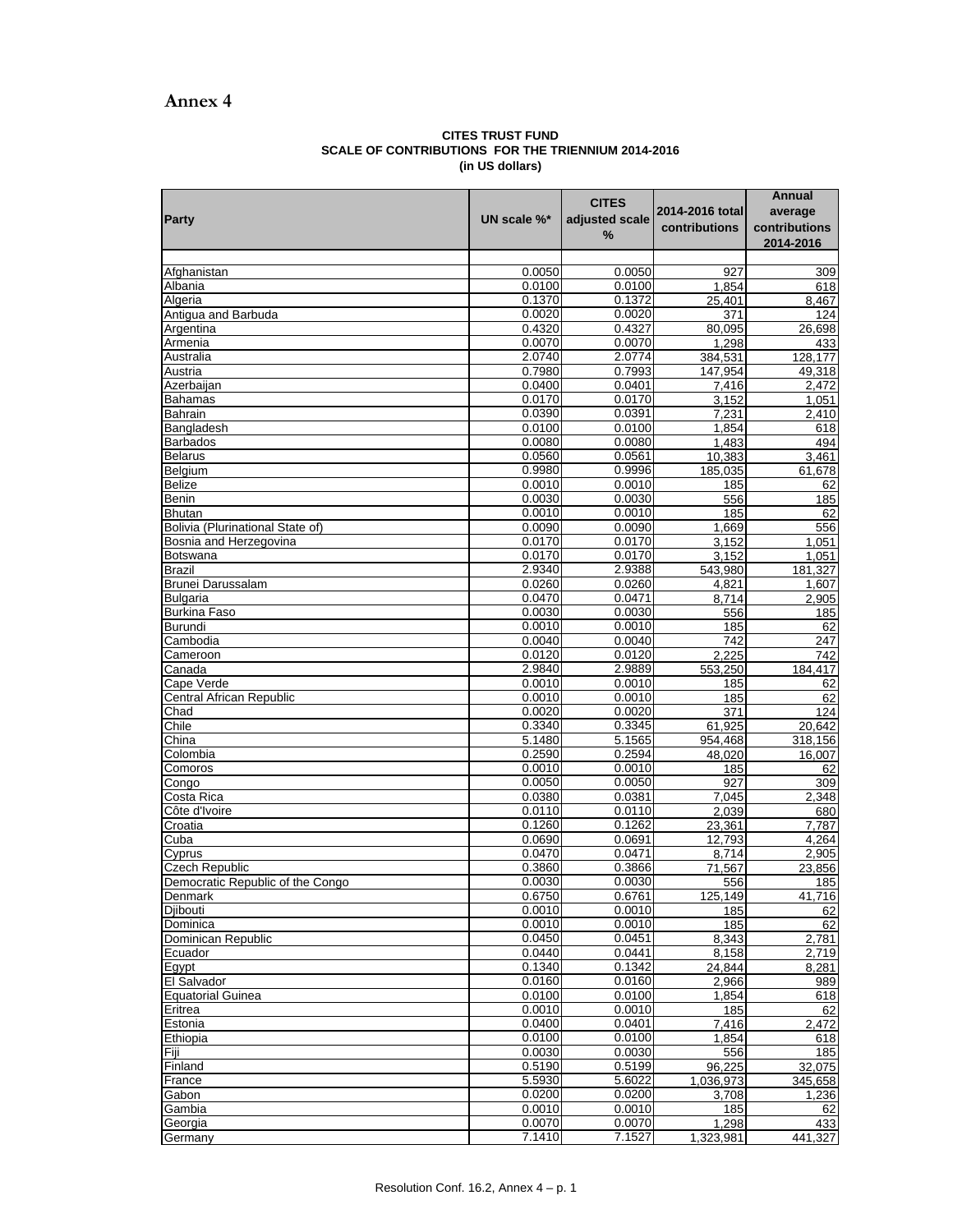|                                  |             |                |                 | Annual        |
|----------------------------------|-------------|----------------|-----------------|---------------|
|                                  |             | <b>CITES</b>   | 2014-2016 total | average       |
| <b>Party</b>                     | UN scale %* | adjusted scale | contributions   | contributions |
|                                  |             | %              |                 | 2014-2016     |
|                                  |             |                |                 |               |
| Ghana                            | 0.0140      | 0.0140         | 2,596           | 865           |
| Greece                           | 0.6380      | 0.6390         | 118,289         | 39,430        |
|                                  | 0.0010      | 0.0010         |                 |               |
| Grenada                          |             |                | 185             | 62            |
| Guatemala                        | 0.0280      | 0.0280         | 5,191           | 1,730         |
| Guinea                           | 0.0010      | 0.0010         | 185             | 62            |
| Guinea-Bissau                    | 0.0010      | 0.0010         | 185             | 62            |
| Guyana                           | 0.0010      | 0.0010         | 185             | 62            |
| Honduras                         | 0.0080      | 0.0080         | 1,483           | 494           |
| Hungary                          | 0.2660      | 0.2664         | 49,318          | 16,439        |
| Iceland                          | 0.0270      | 0.0270         | 5,006           | 1,669         |
| India                            | 0.6660      | 0.6671         | 123,480         | 41,160        |
| Indonesia                        | 0.3460      | 0.3466         | 64,150          | 21,383        |
| Iran (Islamic Republic of)       | 0.3560      | 0.3566         | 66,004          | 22,001        |
| Ireland                          | 0.4180      | 0.4187         | 77,500          | 25,833        |
| Israel                           | 0.3960      | 0.3967         | 73,421          | 24,474        |
| Italy                            | 4.4480      | 4.4553         | 824,684         | 274,895       |
| Jamaica                          | 0.0110      | 0.0110         | 2,039           | 680           |
| Japan                            | 10.8330     | 10.8508        | 2,008,499       | 669,500       |
| Jordan                           | 0.0220      | 0.0220         | 4.079           | 1,360         |
| Kazakhstan                       | 0.1210      | 0.1212         | 22,434          | 7,478         |
| Kenya                            | 0.0130      | 0.0130         | 2,410           | 803           |
| Kuwait                           | 0.2730      | 0.2734         | 50,616          | 16,872        |
| Kyrgyzstan                       | 0.0020      | 0.0020         | 371             | 124           |
| Lao People's Democratic Republic | 0.0020      | 0.0020         | 371             | 124           |
| Latvia                           | 0.0470      | 0.0471         | 8,714           | 2,905         |
| Lebanon                          | 0.0420      | 0.0421         | 7,787           | 2,596         |
|                                  | 0.0010      | 0.0010         |                 |               |
| Lesotho                          |             |                | 185             | 62            |
| Liberia                          | 0.0010      | 0.0010         | 185             | 62            |
| Libya                            | 0.1420      | 0.1422         | 26,328          | 8,776         |
| Liechtenstein                    | 0.0090      | 0.0090         | 1,669           | 556           |
| Lithuania                        | 0.0730      | 0.0731         | 13,535          | 4,512         |
| Luxembourg                       | 0.0810      | 0.0811         | 15,018          | 5,006         |
| Madagascar                       | 0.0030      | 0.0030         | 556             | 185           |
| Malawi                           | 0.0020      | 0.0020         | 371             | 124           |
| Malaysia                         | 0.2810      | 0.2815         | 52,099          | 17,366        |
| Mali                             | 0.0040      | 0.0040         | 742             | 247           |
| <b>Maldives</b>                  | 0.0010      | 0.0010         | 185             | 62            |
| Malta                            | 0.0160      | 0.0160         | 2,966           | 989           |
| Mauritania                       | 0.0020      | 0.0020         | 371             | 124           |
| <b>Mauritius</b>                 | 0.0130      | 0.0130         | 2,410           | 803           |
| Mexico                           | 1.8420      | 1.8450         | 341,517         | 113,839       |
| Monaco                           | 0.0120      | 0.0120         | 2,225           | 742           |
| Mongolia                         | 0.0030      | 0.0030         | 556             | 185           |
| Montenegro                       | 0.0050      | 0.0050         | 927             | 309           |
| Morocco                          | 0.0620      | 0.0621         | 11,495          | 3,832         |
| Mozambique                       | 0.0030      | 0.0030         | 556             | 185           |
| Myanmar                          | 0.0100      | 0.0100         | 1,854           | 618           |
| Namibia                          | 0.0100      | 0.0100         | 1,854           | 618           |
| Nepal                            |             |                |                 |               |
|                                  | 0.0060      | 0.0060         | 1,112           | 371           |
| Netherlands                      | 1.6540      | 1.6567         | 306,661         | 102,220       |
| New Zealand                      | 0.2530      | 0.2534         | 46,908          | 15,636        |
| Nicaragua                        | 0.0030      | 0.0030         | 556             | 185           |
| Niger                            | 0.0020      | 0.0020         | 371             | 124           |
| Nigeria                          | 0.0900      | 0.0901         | 16,687          | 5,562         |
| Norway                           | 0.8510      | 0.8524         | 157,780         | 52,593        |
| Oman                             | 0.1020      | 0.1022         | 18,911          | 6,304         |
| Pakistan                         | 0.0850      | 0.0851         | 15,759          | 5,253         |
| Palau                            | 0.0010      | 0.0010         | 185             | 62            |
| Panama                           | 0.0260      | 0.0260         | 4,821           | 1,607         |
| Papua New Guinea                 | 0.0040      | 0.0040         | 742             | 247           |
| Paraguay                         | 0.0100      | 0.0100         | 1,854           | 618           |
| Peru                             | 0.1170      | 0.1172         | 21,692          | 7,231         |
| Philippines                      | 0.1540      | 0.1543         | 28,552          | 9,517         |
| Poland                           | 0.9210      | 0.9225         | 170,759         | 56,920        |
| Portugal                         | 0.4740      | 0.4748         | 87,882          | 29,294        |
| Qatar                            | 0.2090      | 0.2093         | 38,750          | 12,917        |
| Republic of Korea                | 1.9940      | 1.9973         | 369,699         | 123,233       |
| Republic of Moldova              | 0.0030      | 0.0030         | 556             | 185           |
| Romania                          | 0.2260      | 0.2264         | 41,902          | 13,967        |
|                                  |             |                |                 |               |